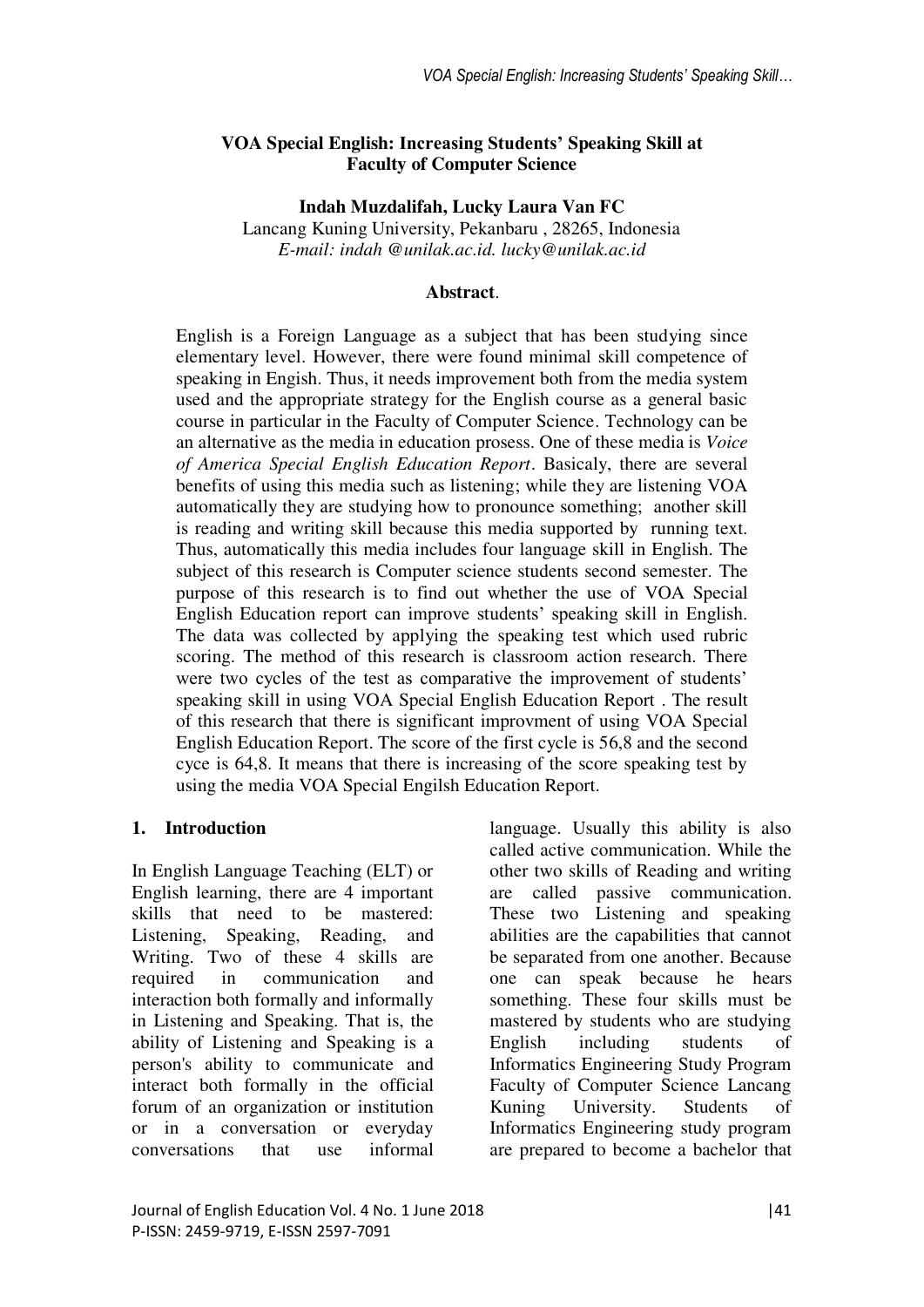should have good ability communication in foreign languages especially English.

This is because students of Informatics Engineering Study Program Faculty of Computer Science will be graduates of scholars who can pursue various fields of profession as administrator, Journalism, Reporter, International Relations and others. These professions of course require good communication skills and smoothly. Therefore, the English course is a compulsory subject studied in Informatics Engineering study program on this first year student.

However, there are still many found in the field that most students of Informatics Engineering Study Program are reluctant and shy to speak English. This is due to several factors. Some of them, English is not their field of expertise. However, before they take the course of course they have studied English for less than 9 years.

The second problem is there is still lack of vocabulary. It caused they rarely cultivate this field because English is a common basic course. In addition, many of them are afraid to make mistakes in speaking English, especially in grammatical structure. Therefore, it is very important for lecturers in this case the subjects of English and Informatics Engineering in providing appropriate strategies and media to provide motivation and solutions faced by students of Informatics Engineering study program in improving the English language skills, especially Listening and Speaking skills.

Technological advancement has now become an important part in the field of education, especially in English Language Teaching or English learning. There are various benefits of technology that can be applied as a medium in

learning English. But of course not all types of media technology that is appropriate and appropriate in the learning of English itself. In this case, it is very appropriate for Informatics Engineering students to be able to take advantage of their daily-day field that is informatics techniques in helping them learn English.

One of these technological media is the English-language news program from America that is Voice of America Special English Education Report. This news program can be watched online via the internet using the You Tube app or offline after downloading and saving through the save from net application. In this news program, there are various advantages gained in learning English, because this news program is specially designed for students who are learning English through news programs.

The assumption that English language skills especially in listening and speaking skills can be improved through the news program media in the form of VOA Special English Education Report with three reasons. The first reason is in terms of Vocabulary or vocabulary. News program VOA Special English Education Report is news delivered directly by native speakers can be downloaded from the internet to be watched over and over again. This means that more and more students watched VOA News Special English Education Report video course will affect the vocabulary of their English vocabulary

The second reason is in terms of intonation and pronunciation or intonation and way of pronunciation. Automatically, someone who often hears the pronunciation of words with good and correct intonation and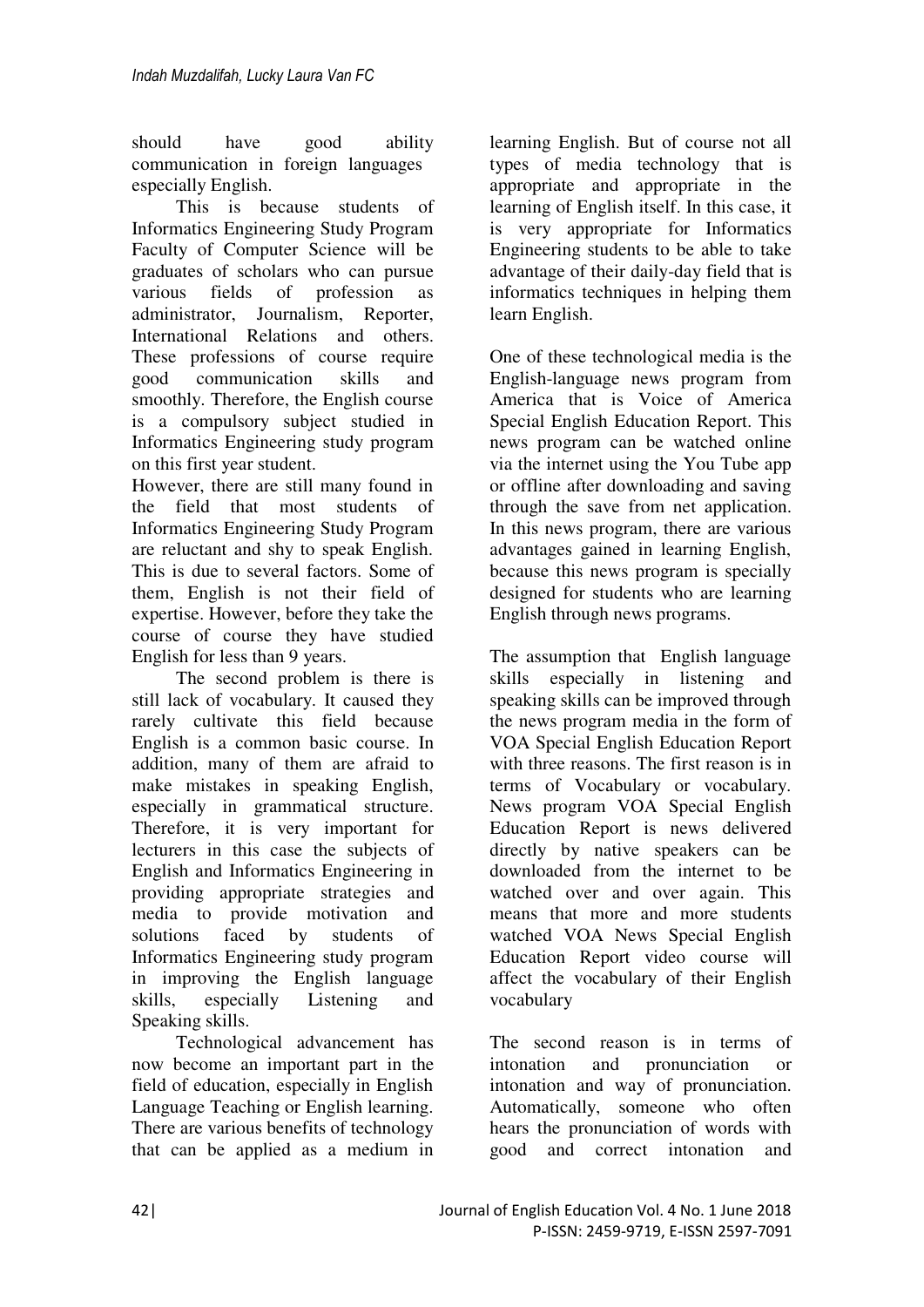articulation will affect the Listening and Speaking of a person. For example, the pronunciation of an incorrect word that has been heard by a student can be corrected by listening directly to the correct pronunciation by the newscaster or native speaker of the VOA Special English Education Report program.

The third reason is in terms of grammatical structure or grammatical structure. The VOA Special English Education Report is a news program designed specifically for students studying English. In other words, this news program is delivered in a formal language in accordance with good and correct English grammar structure. This will make it easier for students who are learning English.

The fourth reason is the student of informatics engineering is a student who wrestle the field of information. This will make it easier for them to access English-language news on the internet. So it will be easier for them to learn English especially Listening and Speaking Skill. Therefore, based on some of these reasons; using the VOA Special English Education Report as a medium used in English, is expected to improve the English Language skills especially listening and speaking skill of Informatics Engineering students in second semester.

## **2. Formulation of the problem**

Is using VOA Special English Education Report can increase students speaking skill?

- **3. Research purposes**  To find out whether the use of VOA Special English Education Report can improve students speaking skill
- **4. Literature review**
- **4.1.** *The concept of VOA Special Engish Education Report*

Technology sophistication has become an integral part of education. Technology currently serves as a facility or support in the field of education. One technology that facilitates the active learning process in foreign language learners (EFL) is the computer. (Lantz, 2010; Lea 2008; Wu & Gao, 2011).

In the last decade, one that influenced the development of learning process is digital technology. This has influenced the teaching approach of schools and colleges as well as affecting the way teachers teach and lecturers in class. (Facer, Sutherland & Furlong 2003)

Thus, one computer output that is currently very useful is the internet. By using internet network access, can be found various applications that can support the learning process especially EFL. VOA is one of instructional media or multimedia (audio visual) that is media that can be seen and heard. VOA is international news program contained in computer application that can be accessed via internet. The distance \ and time in communicating with opponent at this time is not become barrier when technology internet, VCD Player or mp3 player and smart phone is used as a supporter or supporter in the learning process. (Huffman, 2011)

VOA Special English Education Report is a software consisting of 10 topics broadcast by VOA. When an EFL learner downloads this app, learners will be able to hear and see scripts or text running text on the screen. This VOA Special English Education Report news program is easy to operate can be repeated how many times we want. This is an easy way to improve Listening skills by using the VOA Special English Education Report media.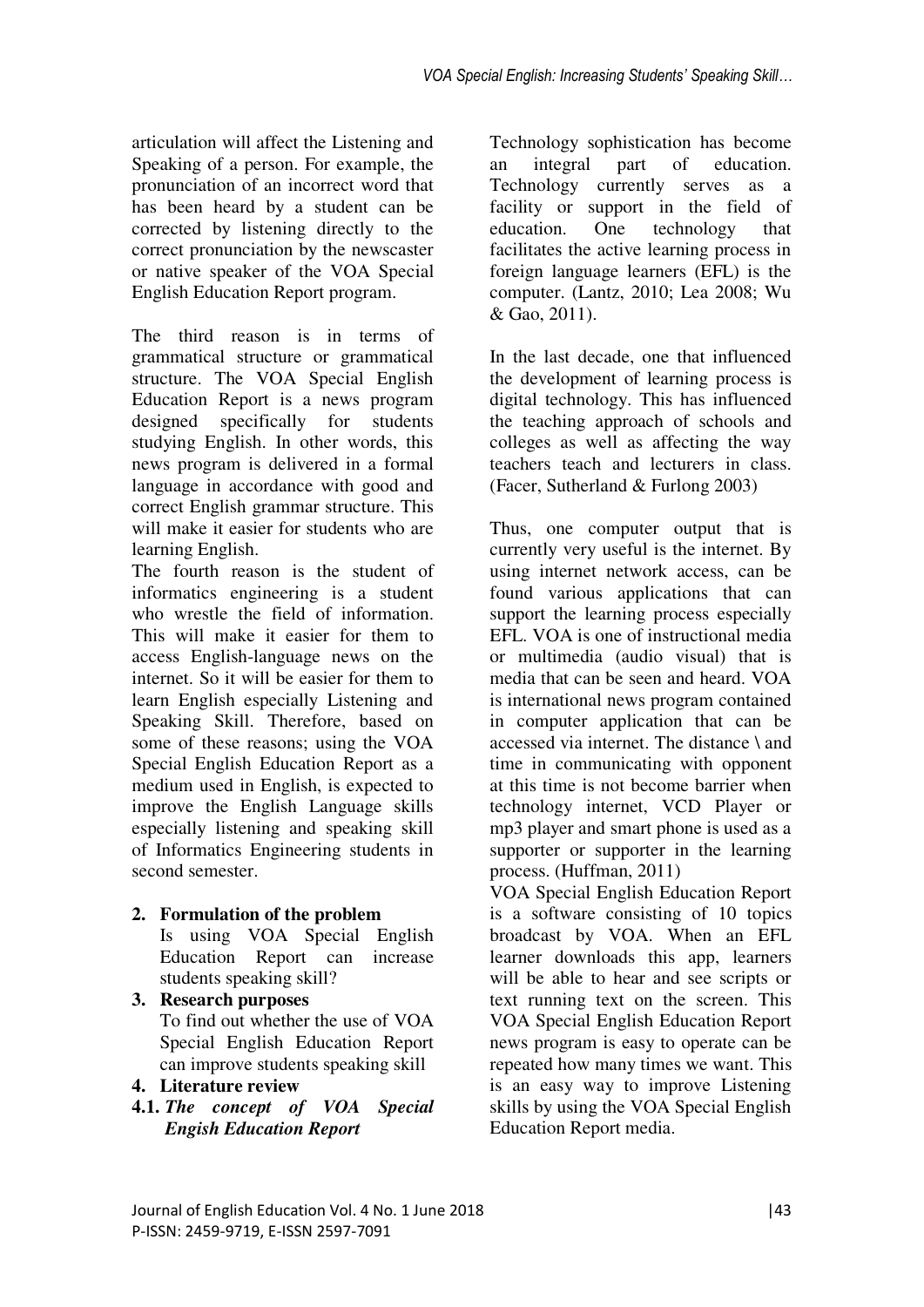# **4.2.** *The concept of Speaking*

Man is awarded the creator of a pair of ears to hear. Something heard can be a sound or sound that comes from several letters into a word and sentence that contains meaning or meaning so that can be understood and interpreted to be responded or responded. In this case, the sound or sound in question is a vocabulary derived from a foreign language that is usually called pronunciation or the science of learning pronunciation or pronunciation.

Listening ability is a basic ability that must be possessed by someone in learning English as a foreign language or second language (Foreign Language / Second Language) because without listening ability EFL and ESL learners will not achieve effective learning process. In other words, Listening's ability has an important role in communicating. This is indicated by the percentage that the Listening ability in communicating reaches 40-50%, Speaking 25 - 30%, Reading 11-16%, and Writing 9%. (Bingol & Mart, 2014)

The ability of Listening is a process of one's ability to receive messages from others through feelings and organs of hearing, which play the role of delivering the message and understand it clearly. Steinberg (2007). Listening ability also aims to understand the conversation of native speakers in spontaneous or reflex conditions in both formal and informal situations. In other words, listening ability is a natural or basic phenomenon in which the listener tries to interpret meaning while absorbing messages and information from the other person (Bingol & Mart, 2014)

Listening cannot be separated from Speaking. It is impossible for someone to interact and communicate by just hearing. As a response from the understanding a person hears is by speech or speaking. Speaking is the most important part in learning foreign languages, especially English as Language Learning. In mother tongue or mother tongue one does not need to learn speaking because since the baby is born to be able to speak already learn the mother tongue. By often hearing and responding to the language every day, has become part of learning until the baby can pronounce words per word and sentence per sentence as taught by his parents.

But speaking learning here is a foreign language speech learning which language is not the mother tongue or mother tongue. (Bahadorfar & Omidvar, 2017). The ability to speak in English is a priority for English learners. This happens because there are several advantages a person can speak fluently in English. The first, fluently in speaking becomes standardization or the size of a person in mastering English. This means that someone who is called a good ability in speaking is someone who speaks clearly in pronunciation , has regularity in the sentence grammatical structure, and easy to understand the meaning of sentence. Secondly, Speaking is a very useful communication tool in communicating when abroad. (Bahadorfar & Omidvar, 2017)

Based on these two advantages, things that are the goal in learning speaking is to use word and emphasis sentence, intonation, and rhythm in the language; choosing the right vocabulary according to the sentence according to the social context, who the listener is, and the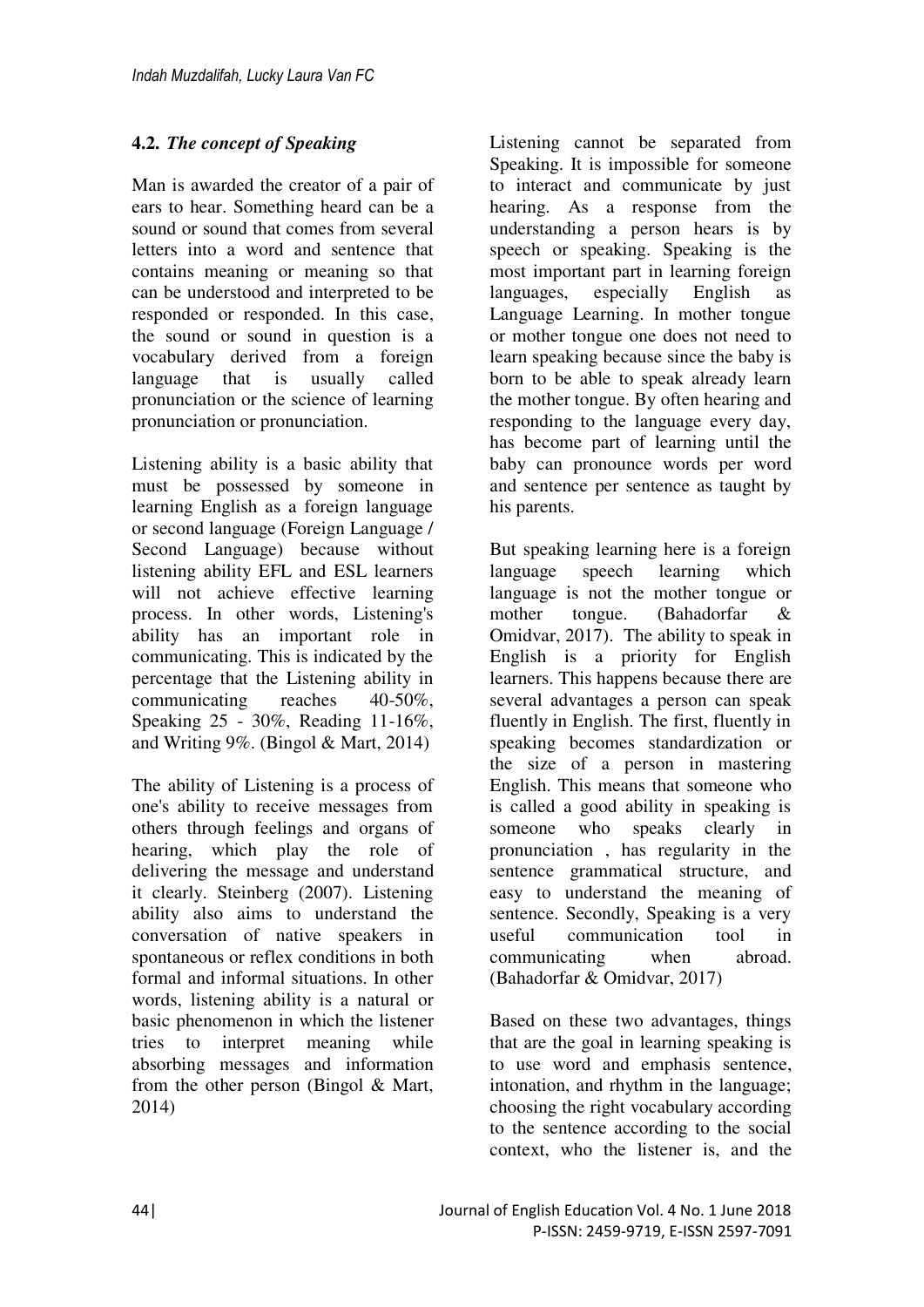situation and the conditions around; arrange and regulate the mind-set of students in interpreting the meaning in accordance with the logic; using language as the meaning and value of the expression of the language itself; using the language smoothly and quickly without any pauses commonly called the Fluency or smoothness (Bahadorfar & Omidvar, 2017)

As for the important things to note in the connection between Listening and Speaking is the first on Listening is "meaning-focused input" which means the process of a person's ability in interpreting and translating that centred on the meaning received. The second is on speaking "meaning - focused output" which means the process of one's ability in composing words centred on a message being delivered or spoken. The third is the language components such as intonation, pronunciation articulation, spelling, vocabulary and grammatical structures. (Nation & Newton, 2009)

In other words, Listening and speaking is part of routine communication that has become part of human life, almost every activity of human life is never separated from communication. Both in informal formal situations. However, even though ten thousand words are always spoken in daily conversations in English by native speakers, that does not mean it is easy for foreign language learners. Thornbury (2009, 1).

This is what underlies the need for media that can help EFL learners in improving their listening and speaking skills easily. Therefore, the assumption of the use of news media The Voice of America Special English Education Report can improve the ability of Listening and Speaking Students of

English literature second semester Computer science Lancang Kuning University

**4.3.** *The Use of VOA Special Engish Education Report in English learning* 

Man is awarded the creator of a pair of ears to hear. Something heard can be a sound or sound that comes from several letters into a word and sentence that contains meaning or meaning so that can be understood and interpreted to be responded or responded. In this case, the sound or sound in question is a vocabulary derived from a foreign language that is usually called pronunciation or the science of learning pronunciation or pronunciation.

Listening ability is a basic ability that must be possessed by someone in learning English as a foreign language or second language (Foreign Language / Second Language) because without listening ability EFL and ESL learners will not achieve effective learning process. In other words, Listening's ability has an important role in communicating. This is indicated by the percentage that the Listening ability in communicating reaches 40-50%,

Speaking 25 - 30%, Reading 11-16%, and Writing 9%. (Bingol & Mart, 2014). The ability of Listening is a process of one's ability to receive messages from others through feelings and organs of hearing, which play the role of delivering the message and understand it clearly. Steinberg (2007). Listening ability also aims to understand the conversation of native speakers in spontaneous or reflex conditions in both formal and informal situations. In other words, listening ability is a natural or basic phenomenon in which the listener tries to interpret meaning while absorbing messages and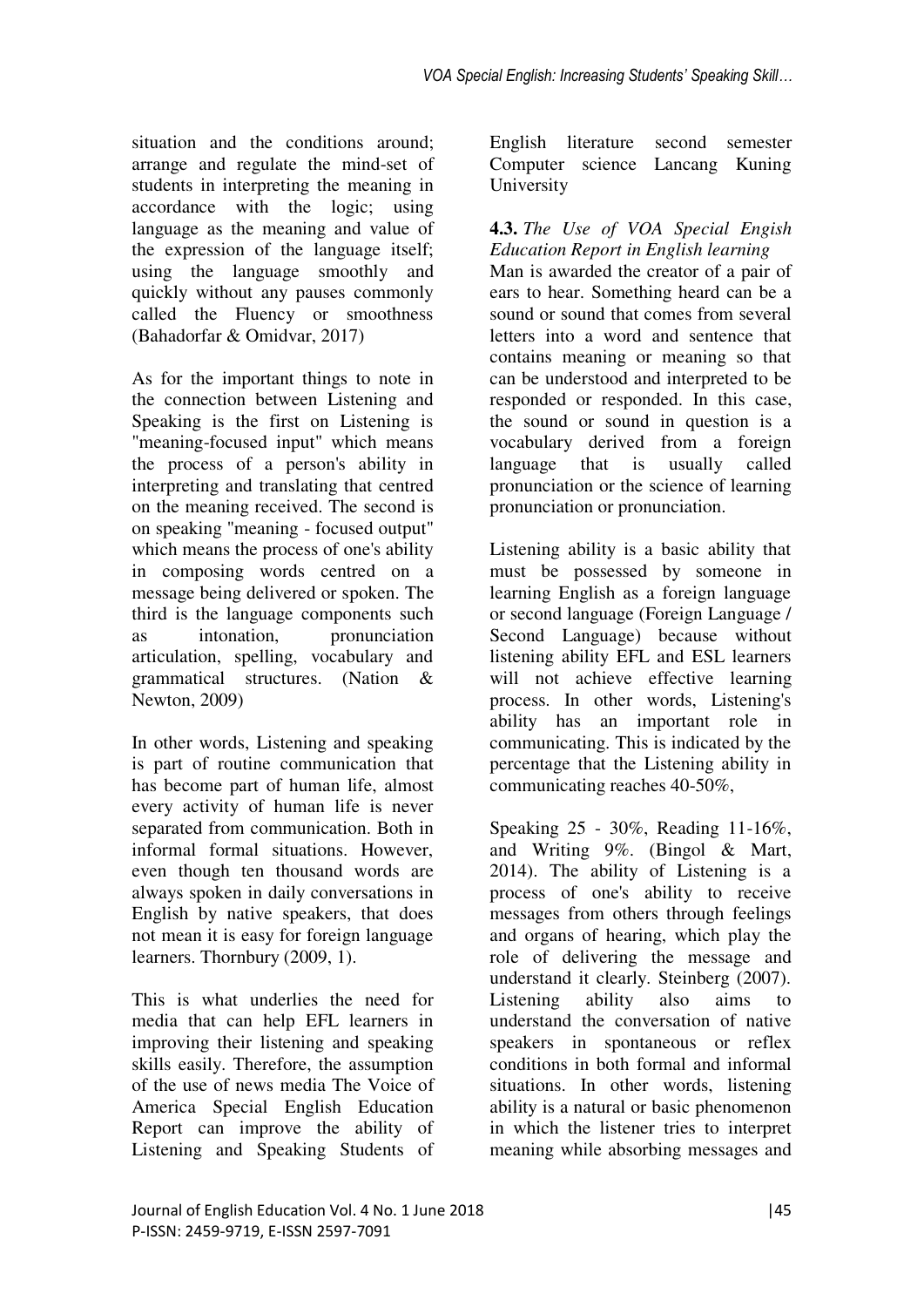information from the other person (Bingol & Mart, 2014)

Listening cannot be separated from Speaking. It is impossible for someone to interact and communicate by just hearing. As a response from the understanding a person hears is by speech or speaking

Speaking is the most important part in learning foreign languages, especially English as Language Learning. In mother tongue or mother tongue one does not need to learn speaking because since the baby is born to be able to speak already learn the mother tongue. By often hearing and responding to the language every day, has become part of learning until the baby can pronounce words per word and sentence per sentence as taught by his parents.

But speaking learning is meant here is a foreign language speech learning which language is not the mother tongue or mother tongue. (Bahadorfar & Omidvar, 2017). The ability to speak in English is a priority for English learners. This happens because there are several advantages a person can speak fluently in English. The first, fluently in speaking becomes standardization or the size of a person in mastering English. This means that someone who is called a good ability in speaking is someone who speaks clearly in pronunciation , has regularity in the sentence grammatical structure, and easy to understand the meaning of sentence. Secondly, Speaking is a very useful communication tool in communicating when abroad. (Bahadorfar & Omidvar, 2017)

Based on these two advantages, things that are the goal in learning speaking is to use word and emphasis sentence, intonation, and rhythm in the language;

choosing the right vocabulary according to the sentence according to the social context, who the listener is, and the situation and the conditions around; arrange and regulate the mind set of students in interpreting the meaning in accordance with the logic; using language as the meaning and value of the expression of the language itself; using the language smoothly and quickly without any pauses commonly called the Fluency or smoothness (Bahadorfar & Omidvar, 2017)

As for the important things to note in the connection between Listening and Speaking is the first on Listening is "meaning-focused input" which means the process of a person's ability in interpreting and translating that centred on the meaning received. The second is on speaking "meaning - focused output" which means the process of one's ability in composing words centred on a message being delivered or spoken. The third is the language components such as intonation, pronunciation articulation, spelling, vocabulary and grammatical structures. (Nation & Newton, 2009)

In other words, Listening and speaking is part of routine communication that has become part of human life, almost every activity of human life is never separated from communication. Both in informal formal situations. However, even though ten thousand words are always spoken in daily conversations in English by native speakers, that does not mean it is easy for foreign language learners. Thornbury (2009, 1). This is what underlies the need for media that can help EFL learners in improving their listening and speaking skills easily. Therefore, the assumption of the use of news media The Voice of America Special English Education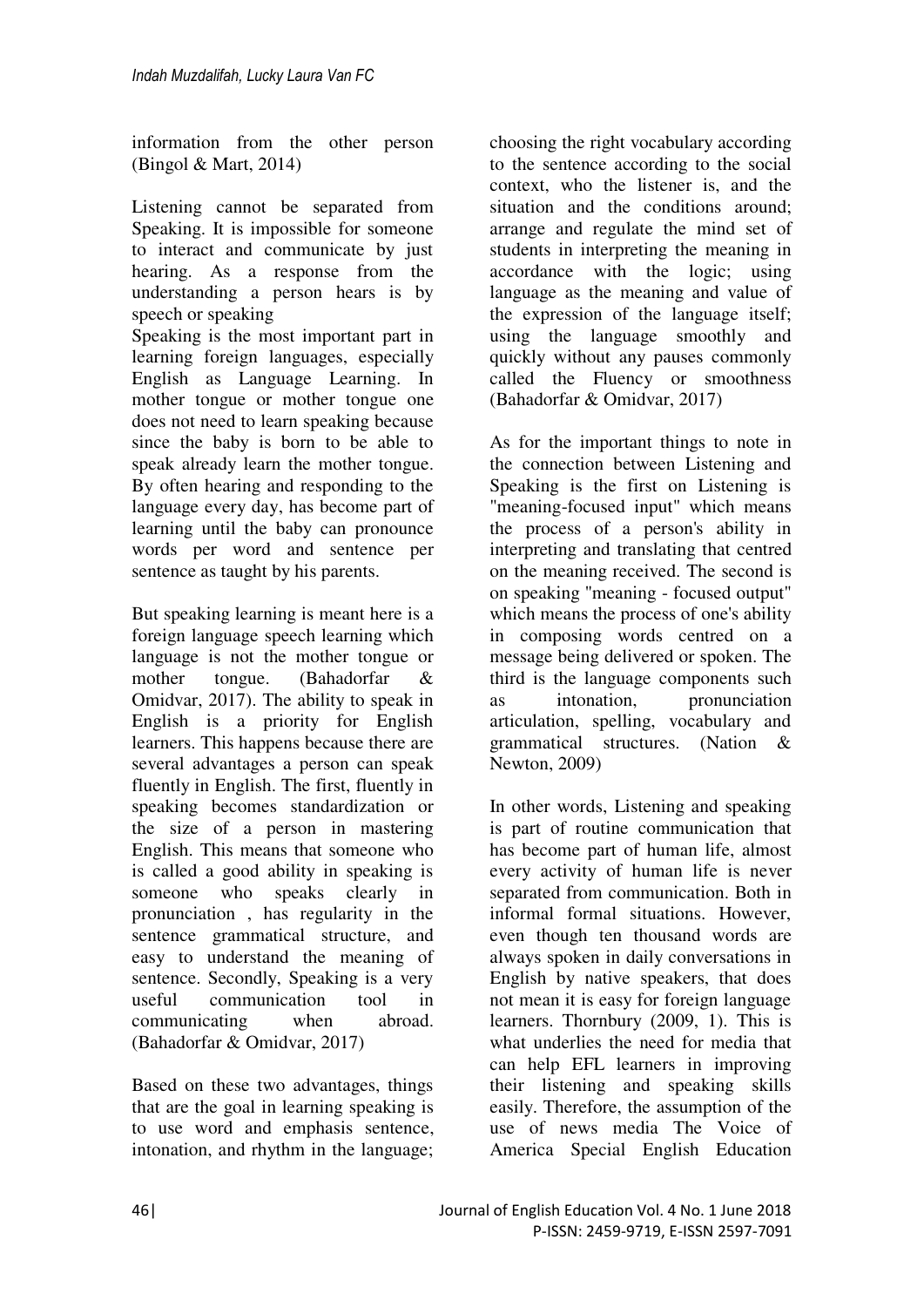Report can improve the ability of Listening and Speaking Students of English literature second semester computer science of Lancang Kuning University Pekanbaru.





The foowing llists are the topics of VOA Special English that can be downloaded on the internet:

1. English Education Report:

 This VOA Special English is an educational report of 45 lessons on various discussions in education

2. The News:

VOA Special English is a news progress report consisting of 48 lessons that can help EFL learners to practice the latest news developments.

3.Economic Report

VOA Special English is a progress report of economic news consisting of 48 lessons. Very good at practicing vocabulary in English

4.Healty Report

VOA Special English is a report or news that provides 45 lessons that are very useful in improving Listening skills, especially vocabulary in terms of health sciences

5.Agriculture Report

VOA Special English is a report or news that provides 48 lessons to improve Listening skills in the field of cultivation of plants

- 6. America Mosaic VOA Special English is a report or news that provides 45 lessons to improve Listening skills on the State of America
- 7. Science in the news VOA Special English is a report or news that provides 45 lessons to improve Listening skills in the field of Science and Technology
- 8. The making of the nation The VOA Special English is a news report for those interested in the history of the formation of the American State
- 9. People in america VOA Special English is a report or news that provides 45 lessons about famous people and interesting facts about America. This material is great for improving the EFL Learners Listening capabilities
- 10. This is America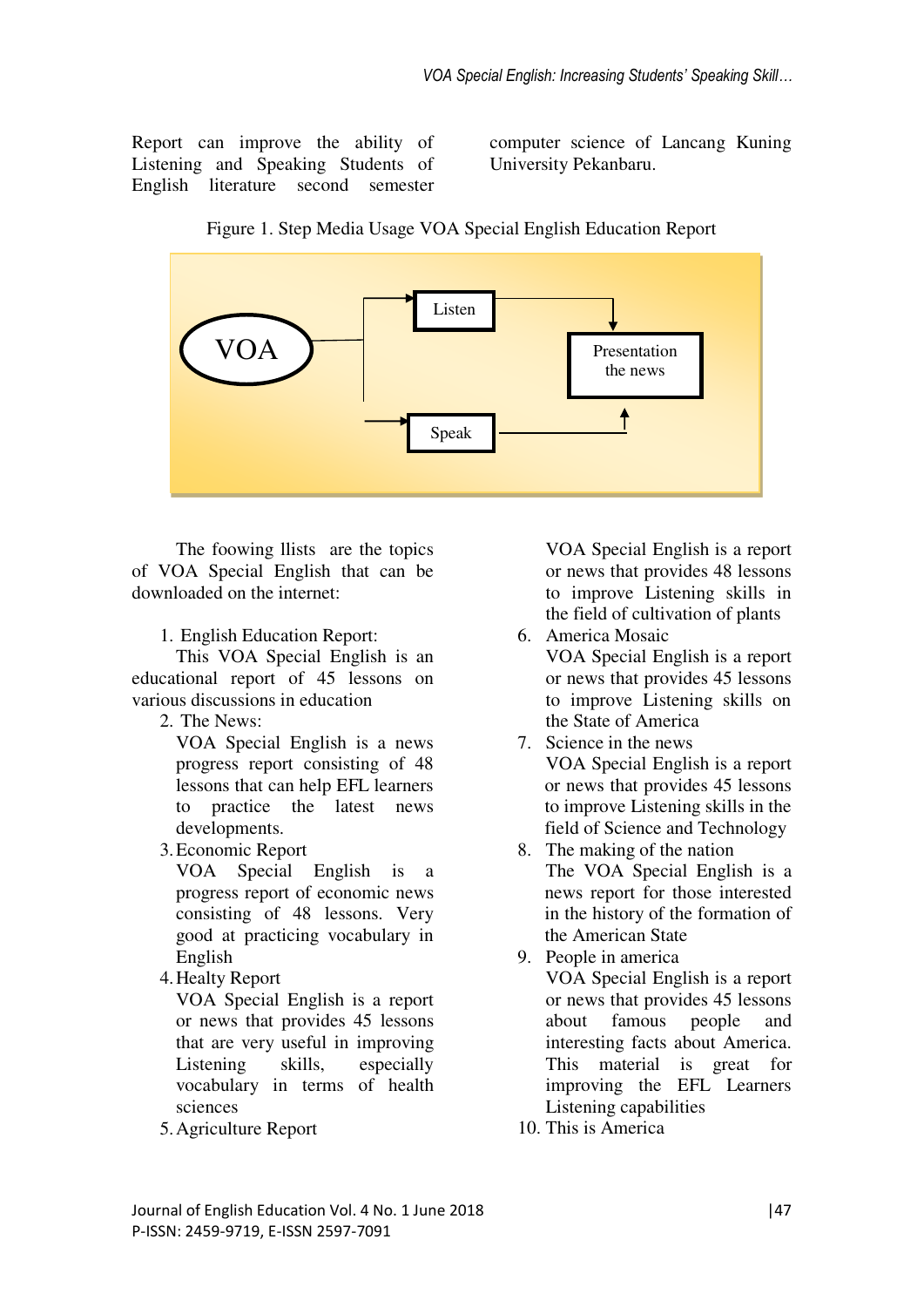VOA Special English is comprised of 45 stories that help EFL learners practice listening in English about everything about America.

The Voice of America's VOA Special English Program has become a popular medium for learning English and applications that can be downloaded free of charge can make it easier for lecturers and students to learn English while improving Listening skills. [\(http://freeenglishcourse.info/voa](http://freeenglishcourse.info/voa-special-learning-english-free-download-software/)[special-learning-english-free-download](http://freeenglishcourse.info/voa-special-learning-english-free-download-software/)[software/](http://freeenglishcourse.info/voa-special-learning-english-free-download-software/)

## **5. RESEARCH METHOD**

**5.1.** *Types of research*

This type of research is a classroom action research (CAR). At this time, teachers both teachers and lecturers are required to be able to carry out scientific papers or KTI in the form of classroom action research in order to support the improvement of teaching and learning process quality as well as improvement in the field of career.

Classroom action research is a study carried out in a class in which the researcher is the teacher or lecturer who owns the studying eye or the course itself. This becomes the basis of a classroom action research, because only the teacher holding the course is the one who understands and understands the circumstances of the student.

In other words, classroom action research is a research done because of a problem that requires drugs or solutions to improve the quality or quality of the learning process itself. In addition, the advantages of this class action research is that researchers do not have to disturb

another object of research, because the object of the research is the student or his own students. Thus, research can take place when the teacher or teacher teaches the same class. (Yasin, 2011: 11)

This explanation is also supported by, Kusni (2011: 7) he explains "Classroom action research is a systematic study conducted by teachers as researchers in the scope of teaching and learning process that aims to obtain information to improve the quality of teaching with the help of a peer teacher or collaborator.

To find a solution, a teacher or lecturer must be able to find theories of learning, learning media, learning strategies, and learning materials appropriate to the situation and condition of the students. Because classroom action research is not research that focuses on the outcomes of the research, it is research that focuses more on the process.

The approach in the research is a qualitative descriptive research which the result presents in detail information. Descriptive research is a research that is used to find the detail information of the object of research in circumstance time. On the other hand, a qualitative descriptive research aims to explain or describe a state, event, whether or anything which related to variables that can explain either by numbers or words ( Setyosari: 2010 ).

This qualitative research is conducted to know and describe clearly and detail about the use of strategy crosswords puzzle games in increasing the vocabulary mastery of first semester students faculty Computer science in English courses where the research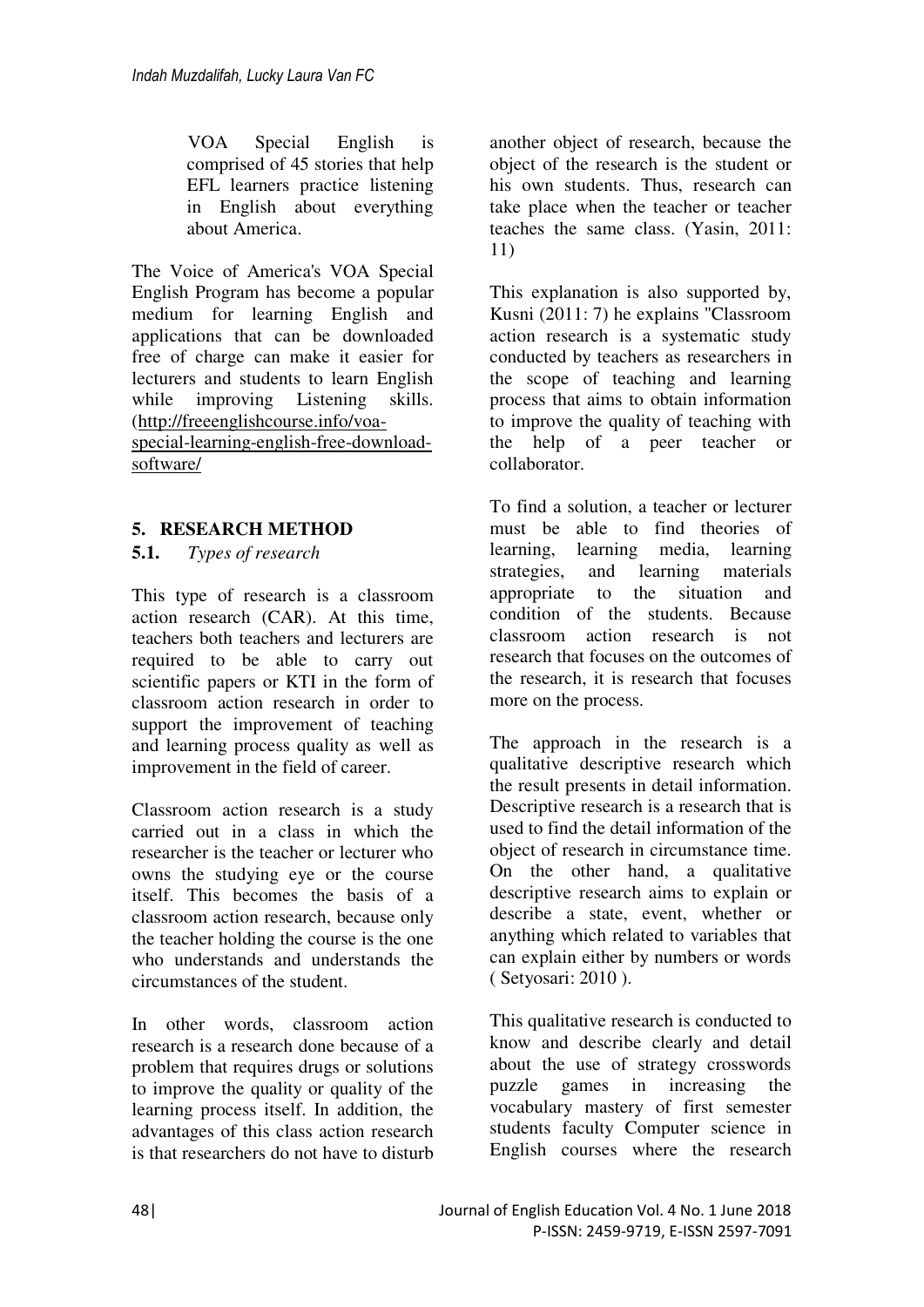team is a lecturer of the same subjects that is the basic courses general English and assisted by a lecturer of Informatics Science course that will assist in designing crosswords puzzle games at once in collecting and processing the data later. Therefore, the research team can see how the process of using the crosswords puzzle games in the field without having to interfere with other classes of courses.

By plunging directly at the same level of teaching as well as teaching the same course, the research team can analyse the shortcomings that occur within the classroom in the process of using this strategy so that it can be a reference and fix everything that is still lacking for improvement in future research.

## **5.2.Setting research**

5.2.1. Time and location Research

This research was conducted in February 2018 - July 2018 in Informatics Engineering Study Program Faculty of Computer Science. The research team is a lecturer who teaches English and Informatics Engineering courses

# 5.2.2. Population and Sample

The sample of this researcher is 1 class of Informatics Engineering Department around 25 people.

# **5.3.Method of collecting data**

Data collection method of this research consists of quantitative data and qualitative data. Quantitative data is the data obtained to answer the first problem formulation question is the extent to which the news program media The Voice of America Special English education Report can improve the English language skills, especially

Listening and Speaking students semester 2 Information Engineering program. While the qualitative data is the data to answer the second problem formulation questions are factors factors that affect the improvement of English proficiency especially Listening and speaking students semester II Informatics Engineering program.

# *5.3.1. Research sites*

In accordance with the title of this study this research was implemented in Informatics Engineering and Information Systems Faculty of Computer Science University Lancang Kuning

# *5.3.2. Object of research*

The object of this research is all students of Informatics Engineering and Information System. It consists of two classes of Information System Study Program and five classes of Informatics Engineering Study Program.

*5.3.3. Technique of data collection and data analysis.* 

Technique data collection in this study was using data collection techniques quantitative through test both verbally and qualitatively taken through questionnaire and interview. This data explained and described the purpose of the problem formulation, they are; to find whether the use of Crossword Puzzle strategy can increase the value of English courses in the first semester students faculty of Computer Science University Lancang Kuning; to find whether using the Crossword Puzzle learning strategy can increase Vocabulary student of first semester faculty of Computer Science University of Lancang Kuning; and to find whether by using learning strategy Crosswords Puzzle can increase student interest in first semester faculty Computer Science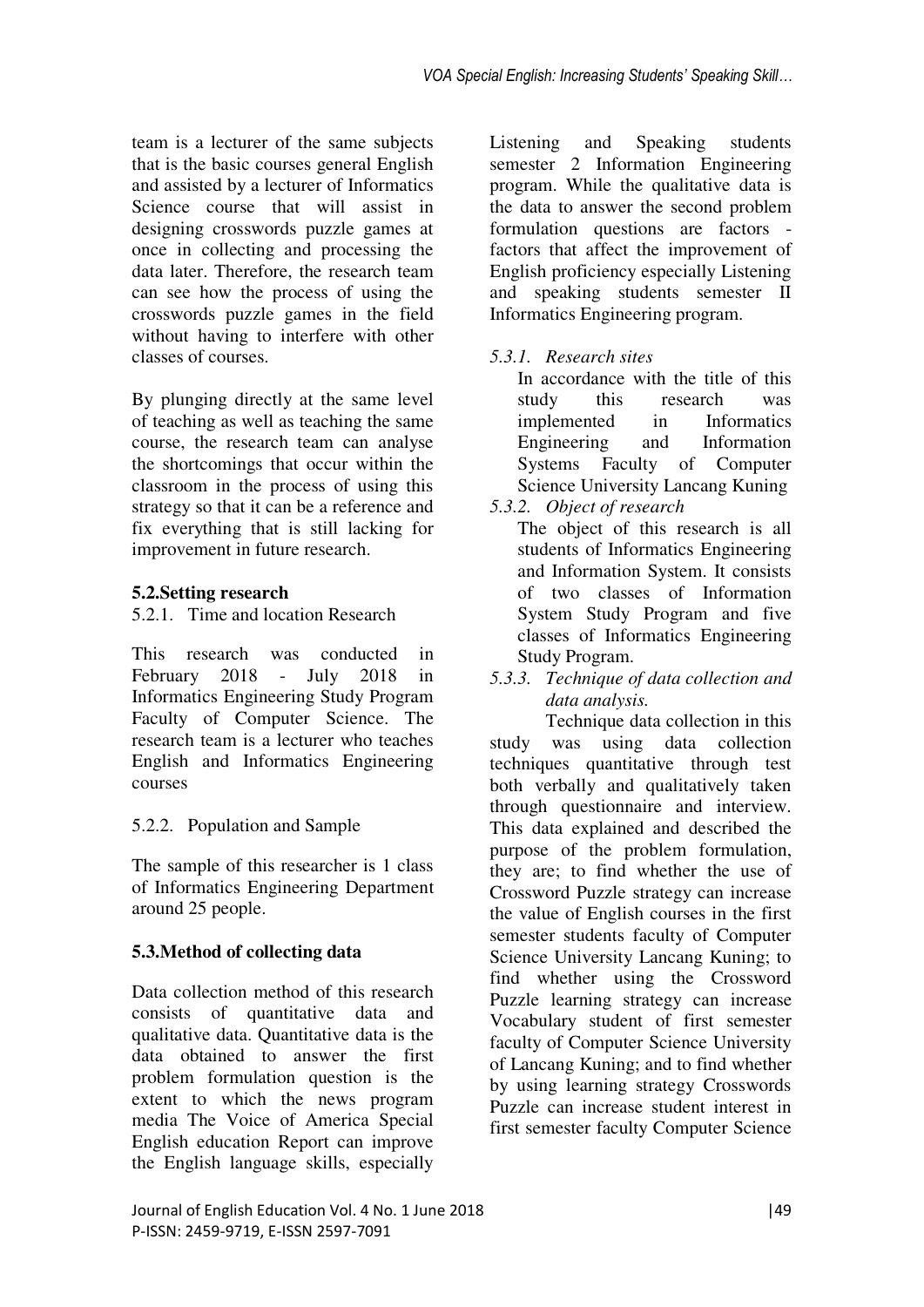University Lancang Kuning in learning English.

data obtained will be analyzed through rubric speaking by Hughes (2003)

### **Speaking Tests**

To assess the data that was obtained through listening and speaking test, the

| <b>Indicators</b> | <b>Explanation</b>                                                  |  |  |  |  |  |
|-------------------|---------------------------------------------------------------------|--|--|--|--|--|
| Accent            | 1. Pronunciation is frequently intelligible                         |  |  |  |  |  |
|                   | Frequent gross errors and very heavy<br>2.<br>accent<br>make        |  |  |  |  |  |
|                   | understanding difficult, require frequent repetition.               |  |  |  |  |  |
|                   | "Foreign accent" requires concentrated listening<br>3.<br>and       |  |  |  |  |  |
|                   | mispronunciations lead to occasional misunderstanding               |  |  |  |  |  |
|                   | Marked "foreign accent" and occasional mispronunciation<br>4.       |  |  |  |  |  |
|                   | which do not interfere with understanding                           |  |  |  |  |  |
|                   | No conspicuous mispronunciation, but would not be taken for<br>5.   |  |  |  |  |  |
|                   | a native speaker                                                    |  |  |  |  |  |
|                   | Native pronunciation, with no trace of foreign accent<br>6.         |  |  |  |  |  |
| Grammar           | Grammar almost entirely inaccurate except in stock phrases<br>1.    |  |  |  |  |  |
|                   | Constant errors showing control of very few major patterns<br>2.    |  |  |  |  |  |
|                   | and frequently preventing communication                             |  |  |  |  |  |
|                   | Frequent errors showing some major patterns uncontrolled and<br>3.  |  |  |  |  |  |
|                   | causing occasional irritation and misunderstanding                  |  |  |  |  |  |
|                   | Occasional errors showing imperfect control or some patterns<br>4.  |  |  |  |  |  |
|                   | but not weakness that causes misunderstanding                       |  |  |  |  |  |
|                   | Few errors with no patterns of failure<br>5.                        |  |  |  |  |  |
|                   | 6. No more two errors during the interview                          |  |  |  |  |  |
| Vocabulary        | Vocabulary inadequate for even the simplest conversation<br>1.      |  |  |  |  |  |
|                   | Vocabulary limited to basic personal and survival areas<br>2.       |  |  |  |  |  |
|                   | 3. Choice of words sometimes inaccurate limitations<br>of           |  |  |  |  |  |
|                   | vocabulary prevent discussion of some common professional           |  |  |  |  |  |
|                   | and social topics                                                   |  |  |  |  |  |
|                   | 4. Professionals' vocabulary adequate to discuss special interest   |  |  |  |  |  |
|                   | 5. Professionals' vocabulary broad and precise                      |  |  |  |  |  |
|                   | Vocabulary apparently as accurate and extensive as that of an<br>6. |  |  |  |  |  |
|                   | educated native speaker                                             |  |  |  |  |  |
| Fluency           | Speech is so halting and fragmentary that conversation is<br>1.     |  |  |  |  |  |
|                   | virtually impossible                                                |  |  |  |  |  |
|                   | Speech is very slow and uneven except for short routine<br>2.       |  |  |  |  |  |
|                   | sentences                                                           |  |  |  |  |  |
|                   | Speech is frequently hesitant and jerky, sentence may be left<br>3. |  |  |  |  |  |
|                   | uncompleted                                                         |  |  |  |  |  |
|                   | Speech is occasionally hesitant, with some unevenness caused<br>4.  |  |  |  |  |  |
|                   | by rephrasing and grouping for word                                 |  |  |  |  |  |

### **Table 1. Speaking Scoring Rubric**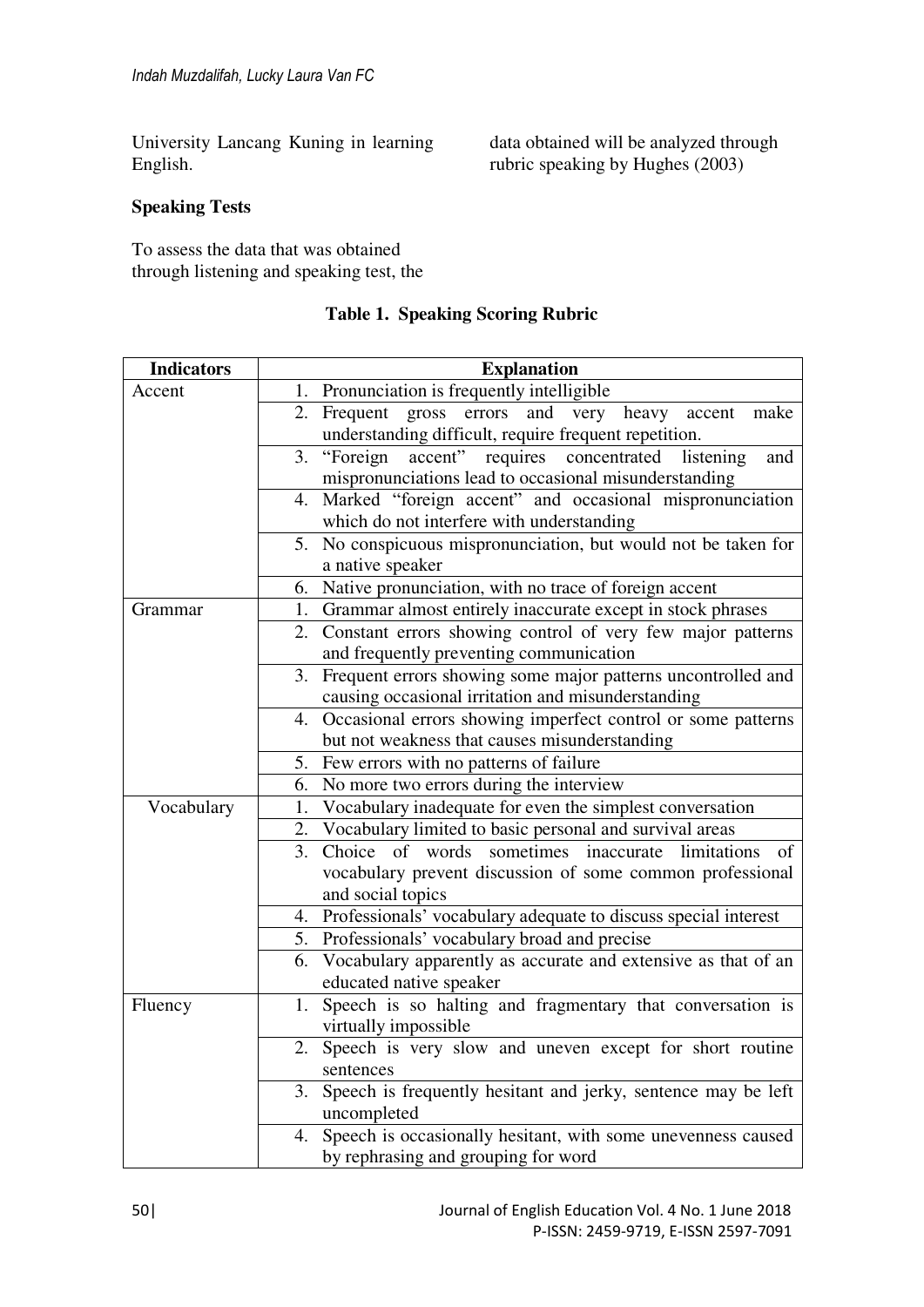|               | 5. Speech is effortless and smooth, but perceptibly nonnative in<br>speech and evenness                                                                                |
|---------------|------------------------------------------------------------------------------------------------------------------------------------------------------------------------|
|               | 6. Speech all professional and general topics as effortless and<br>smooth as a native speaker                                                                          |
| Comprehension | Understands too little for the simple's type of conversation                                                                                                           |
|               | 2. Understands only slow, very simple speech on common social<br>and tourist                                                                                           |
|               | 3. Understands careful somewhat simplified<br>speech<br>when<br>engaged in a dialogue                                                                                  |
|               | 4. Understands quite well normal educated speech when engaged<br>in a dialogue                                                                                         |
|               | 5. Understands everything in normal educated<br>speech<br>conversation except for every colloquial or low frequency<br>items, or exceptionally rapid or slurred speech |
|               | 6. Understands everything in both formal and colloquial speech<br>to be expected of an educated native speaker                                                         |

**Source:** (Hughes 2003)

After that, the data obtained will be analyzed through the weight of the rubric scale or weighting table of the following rubric speaking skill:

|  |  | Table 2. Weighting Table of Speaking Skill Rubric |  |
|--|--|---------------------------------------------------|--|
|--|--|---------------------------------------------------|--|

| Weighting table |  |  |  |  |    |    |
|-----------------|--|--|--|--|----|----|
| Score           |  |  |  |  |    |    |
| Accent          |  |  |  |  |    |    |
| Grammar         |  |  |  |  | 30 | 90 |
| Vocabulary      |  |  |  |  |    |    |
| Fluency         |  |  |  |  |    |    |
| Comprehension   |  |  |  |  |    |    |

**Source:** (Hughes 2003)

After the data is translated into the weighting table of the rating scale of the speaking, the data is also translated ka rubric percentage of speaking score as follows:

|  | Table 3. Weighting Table of Speaking Skill Rubric in percentage |  |
|--|-----------------------------------------------------------------|--|
|  |                                                                 |  |

| Weighting table in percentage |      |      |    |      |      |     |
|-------------------------------|------|------|----|------|------|-----|
| Score                         |      |      |    |      |      |     |
| Accent                        |      | 25   | 50 | 50   | 75   | 100 |
| Grammar                       | 16,6 | 33,2 | 50 | 66,5 | 83   | 100 |
| Vocabulary                    | 16,6 | 33,2 | 50 | 66,7 | 83,2 | 100 |
| Fluency                       | 16,6 | 33,2 | 50 | 66,4 | 83   | 100 |
| Comprehension                 | 17,4 | 34,8 | 52 | 65   | 82.: | 100 |

 **Source:** (Hughes 2003)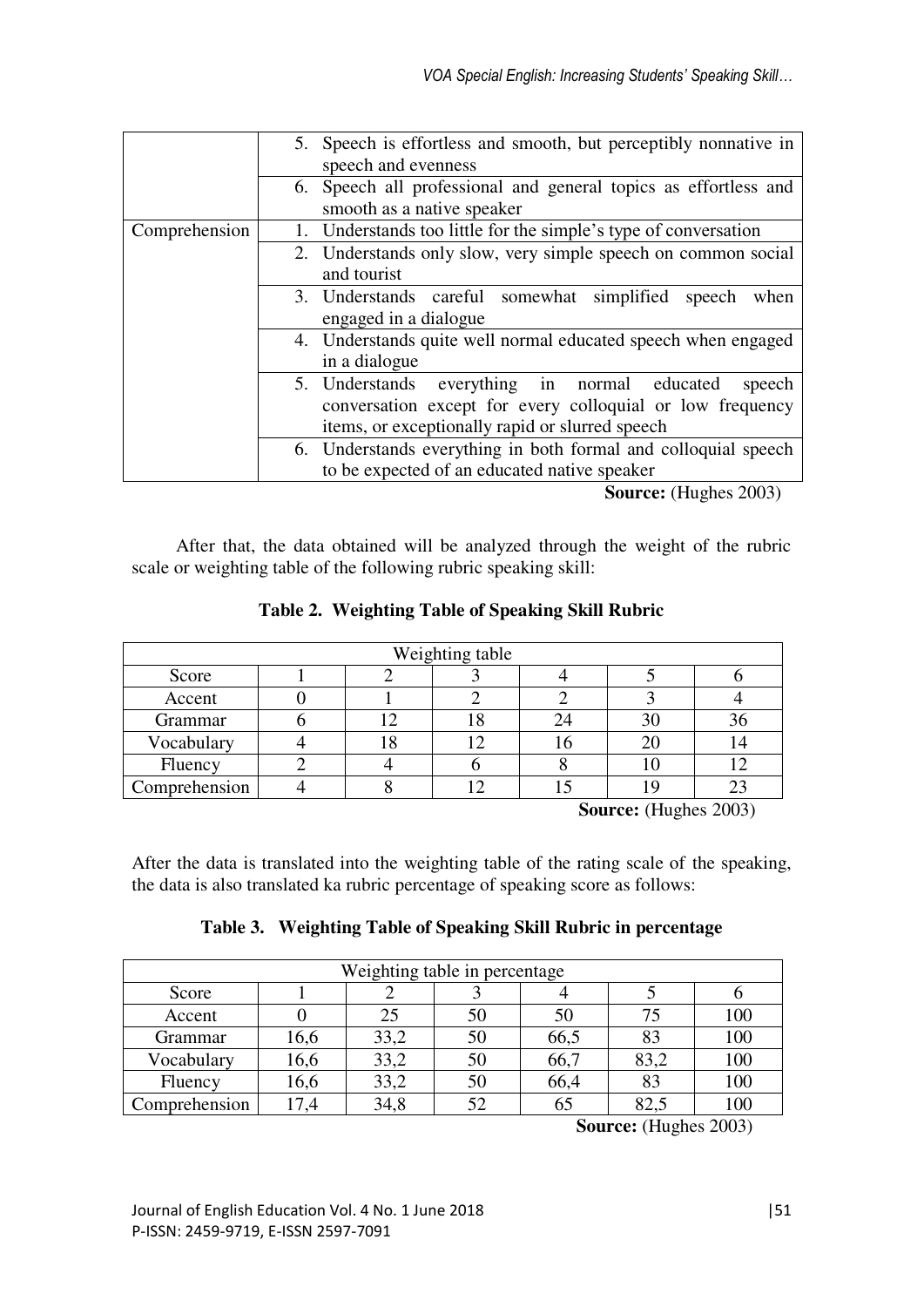#### **6. RESULTS**

The results of this study are as follows:

 As the comparison of the score in the first cycles, the pre test has been taken before conducted this research so that this data can be compared as the indicator of the improvement students' speaking skill by using VOASpecial English Education Report. In the first cycle, the average of students' speaking test is 57,8 while in pre speaking test is 57,8. It means that the speaking test improved at least 12,1. After conducting the second cyle, the speaking test reached 57,8.it means that the imporvment of students speaking test increase 5,0

The following tabel show the different score on each cycle:

### **Table 4. Results and Outcomes achieved**

|         | Pre test | Cycle 1 | Cycle 2 |  |
|---------|----------|---------|---------|--|
| Average | +J.,     | 57,8    | 65,8    |  |

Figure 2 The graph of the score



#### **References**

- [1] Braxton, J. M., Jones, W. A., Hirschy, A. S., & Hartley III, H. V. (2008). The role of active learning in college students' persistence. *New Directions for Teaching and Learning, 20*(115), 71- 83.
- [2] Bashir,Marriam. (2011) Factor Effecting Students' English Speaking Skills. British Journal of

Arts and Social Sciences. ISSN: 2046 – 9578, Vol.2 No 1(2011)

- [3] Bingol, Mustafa Azzem. (2014). Listening Comprehension Difficulties Encountered by Students in Second Language Learning Class. Journal of Educationan Instructional Studies in the World. 2014, Vol.4 ISSN: 2146 - 7463
- [4] DeBourgh, G. A. (2008). Use of "clickers" to promote acquisition of advanced reasoning skills.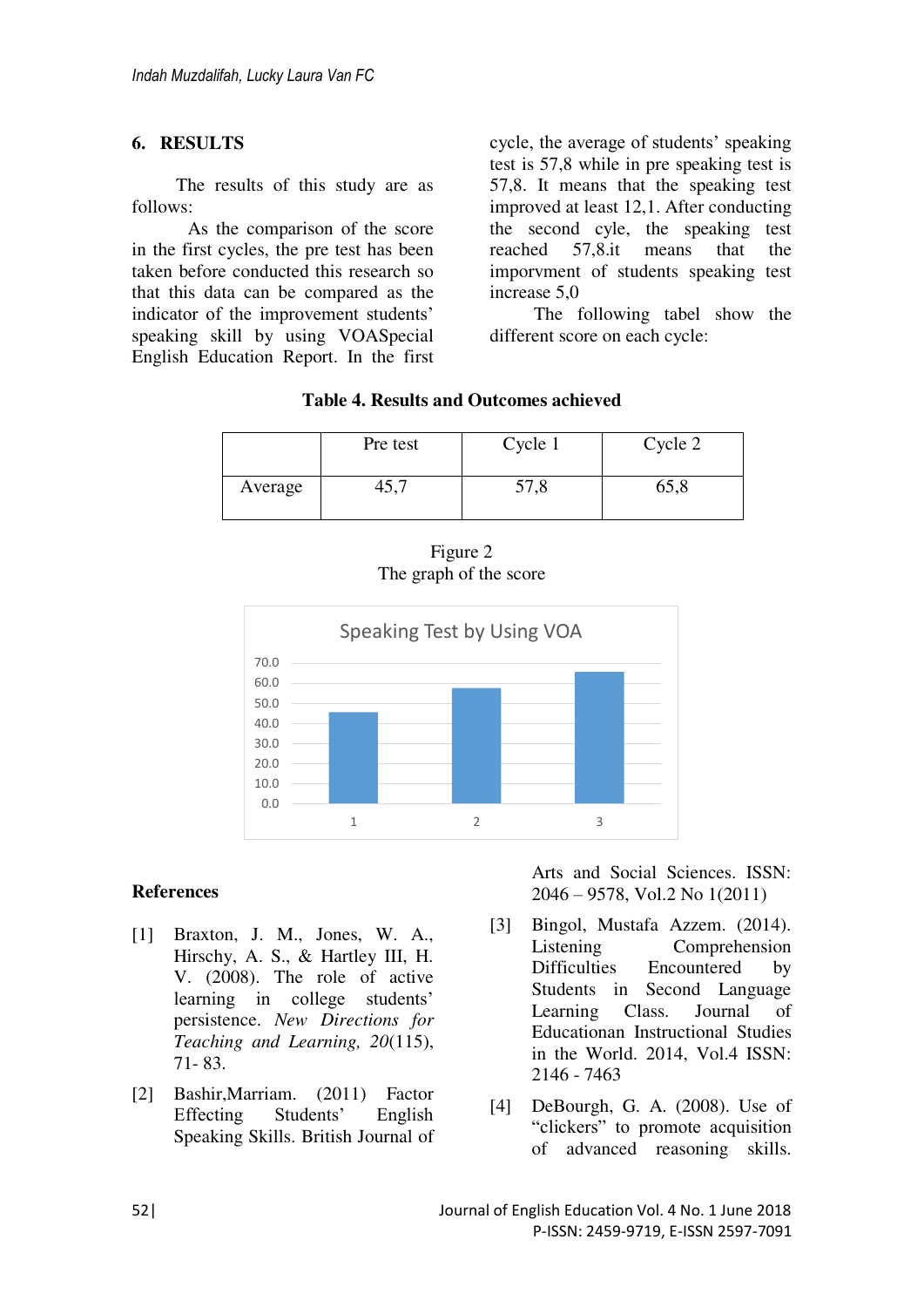*Nurse education in Practice, 8*(2), 76-87.

- [5] Felder, R.M. & Brent, R. (2009). Active learning: An introduction. *ASQ Higher Education Brief, 2*(4). Retrieved November 11, 2012, from [http://www4.ncsu.edu/unity/locker](http://www4.ncsu.edu/unity/lockers/users/f/felder/public/Papers/ALpaper(ASQ).pdf) [s/users/f/felder/public/Papers/ALp](http://www4.ncsu.edu/unity/lockers/users/f/felder/public/Papers/ALpaper(ASQ).pdf) [aper\(ASQ\).pdf](http://www4.ncsu.edu/unity/lockers/users/f/felder/public/Papers/ALpaper(ASQ).pdf)
- [6] Hermawan, A. Herry, Zaman, B. Riayana, C. (2007). *Media Pembelajaran Sekolah Dasar.* Bandung: UPI Press
- [7] Hoffman, C., & Goodwin, S. (2006). Clickers in the classroom: Is that your final answer? *Public Services Quarterly, 3*, 264-267.
- [8] Huffman, S. (2011). Using mobile technologies for synchronous CMC to develop L2 oral proficiency. In. J. Levis & K. LeVelle (Eds.), *Proceedings of the 2nd Pronunciation in Second Language Learning and Teaching Conference* (pp. 122-129). Ames, IA: Iowa State University*.*
- [9] Hughes, Arthur. 2003. *Testing for Language Teacher*. Great Britain: Cambridge University Press
- [10] Kusni, 2010. *Modul Classroom Action Research.* PPG Bahasa Inggris. Padang: UNP Press
- [11] Kemmis, Stephen and Robin Mc Taggart (Ed) 1998. *The Action Research Planner* (3rded) Victoria: Deakin University
- [13] Lantz, M. E. (2010). The use of clickers in the classroom: Teaching innovation or merely an amusing novelty? *Computers in Human Behavior, 26*, 556–561.
- [14] Lea, B. (2008). Clickers adoption in a small class setting. *Decision Line, 39*(4), 7 – 11.
- [15] Linse. (2005). *Practical English Language Teaching*: Young Learner. New York: Mc Graw – Hill ESL/ELT
- [16] Luoma, S. (2009). *Assessing Speaking*. Cambridge: Cambridge University Press
- [17] Motteram, Garry. (2013). Innovation in Learning Technology for English language Teaching. British Council 2013 Brand and Design/C607 ISBN 978 – 0- 86355 – 713-2
- [18] Nation, I.S.P. & Newton, J. (2009). *Teaching ESL/EFL Listening and Speaking*. New York: Routledge
- [19] Nguyen, T., & Trimarchi, A. (2010). Active learning in introductory economics: Do econlab and alpha make any difference? *International Journal for the Scholarship of Teaching and Learning*, *4*(1), 1–18.
- [20] Qinghong, M. A. (2009). Key elements in conducting communicative approach to language teaching. *Canadian Social Science*, *5*(2), 46-55.
- [21] Rost, M. (2011). *Teaching and Researching Listening.* London: Pearson Education Limited
- [22] Tabbers, H. K., & de Koeijer, B. (2010). Learner control in animated multimedia instruction. *Instructional Science,* 38, 441- 453.

[23] Thurnbury,Scot. (2009). *How to Teach Speaking*. London: Cambridge

[24] Wu, X., & Gao, Y. (2011). Applying the extended technology